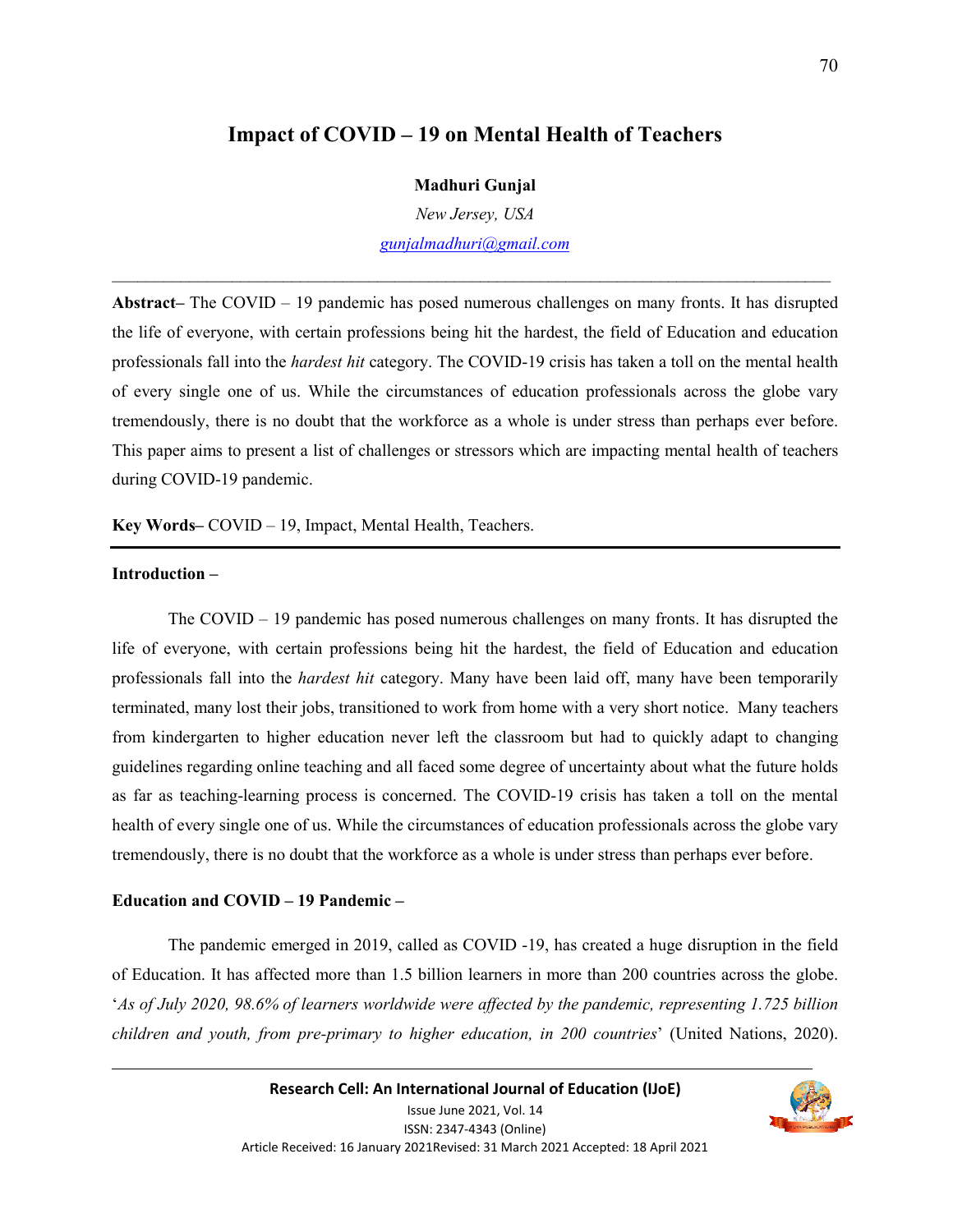Closures of physical facilities for learning have impacted the mental health of its stake-holders. It has certainly disturbed traditional educational practices at all levels of learning.

**Challenges Faced by Teachers due to COVID-19 Pandemic –** Following are some of the challenges or stressors posed due to COVID-19 pandemic, which impacted mental health of teachers –

- 1. Limited exposure to online teaching,
- 2. Weak online teaching infrastructure,
- 3. Fixed mindset of traditional teaching/offline teaching/face-to-face teaching/in-person teaching,
- 4. Ignorance about online teaching and e-learning tools,
- 5. Increased screen time,
- 6. Information gap,
- 7. Passive participation of learners in online teaching set-up,
- 8. Catering individual differences in online teaching set-up,
- 9. Catering varied learning needs in online teaching set-up,
- 10. Adjusting with learners of special needs in online teaching set-up,
- 11. Inability to support struggling learners,
- 12. Difficulty in accessibility and affordability of internet and technology for online teaching,
- 13. Learners' evaluation through online mode,
- 14. Personal health and health of the family,
- 15. Missing physical work environment and work-space human relationships,
- 16. Taking care of their own children at home,
- 17. Time management,
- 18. Life and work balance,
- 19. Loss of family members and colleagues due to pandemic.

Lack of Internet connection and online teaching challenges were the most difficult aspects of teaching during the pandemic. Studies have shown that, teachers who experienced more stressors reported worse mental health and found it harder to cope and to teach in virtual or online set-up. On the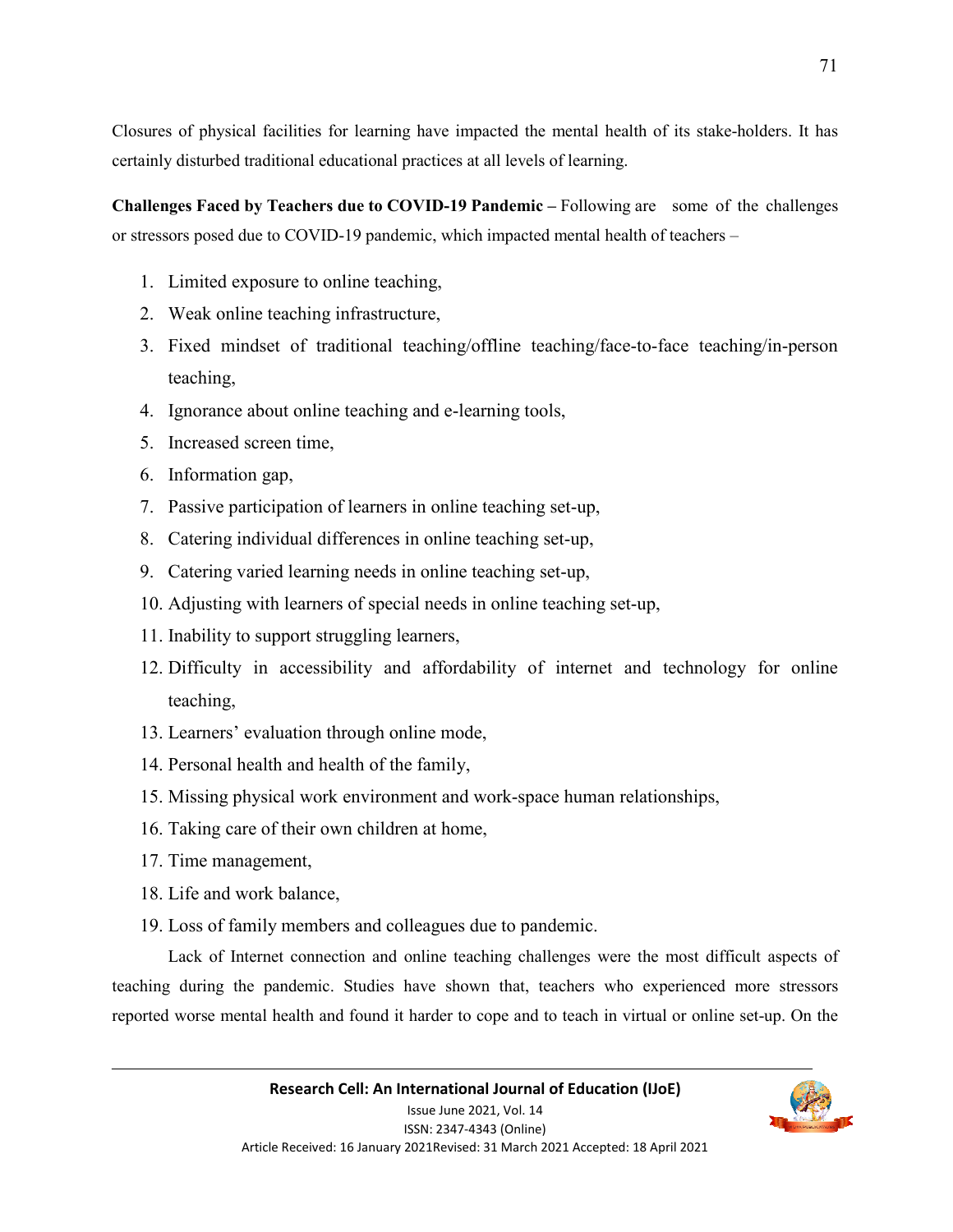other hand, teachers with adjusting mind-set were able to find it easier to cope and to teach in virtual or online set-up.

 As published in *The Los Angeles Times. Distributed by Tribune Content Agency, LLC2021,*  Lorena SaludGadellaKamstra, a lecturer at the University of Essex in Britain, shared her research about what leads to motivation and demotivation in teachers at Reach Out's Teacher Wellness Event. According to her, common reasons for teacher demotivation include an unreasonable workload, crowded classes, low wages, lack of job security and insufficient support or resources. She also said, 'After the pandemic, new demotivating factors have emerged and the former ones have worsened, meaning that teachers are in a very tough situation right now'. Teachers have seen their learners struggle academically with only a limited amount of time to provide individualized attention. Though they have also seen students struggling socially and emotionally, still they are unable to help learners, as they used to get connected in physical learning set-up. A psychotherapist and the founder of Cellulation, Jeannette Sandoval describes this situation as – an impossible situation. Through Wellducation's pilot program, launched last year, she worked with students, staff and school leaders at three Los Angeles schools to make mental health a priority in education. According to her, 'School leadership needs to do the same for teachers'. She also added, 'Lot of teachers feel like they cannot share how they are really feeling because they think they are going to lose their jobs. We need to normalize the stress and anxiety. Otherwise, it's going to affect staff retention and we're going to lose teachers.'

**Impact of COVID-19 on Mental Health of Teachers –** The COVID-19 pandemic has posed many challenges to face as mentioned earlier. These challenges are functioning as stressors, which have impacted mental health of teachers. Following are some of the symptoms of disturbed mental health experienced by teachers during this phase of pandemic -

| Mental fatigue    | <b>Stress</b> |
|-------------------|---------------|
| Emotional fatigue | Anxiety       |
| Social fatigue    | Fear          |
| Anger             | Exhausion     |

Teachers with a fixed mind-set for traditional teaching used to find and are still finding it difficult to adapt and adjust. While adapting to new changes and new teaching environment, it has been observed that there is no *one-size-fits-all*egory for online teaching-learning. There are a variety of subjects with